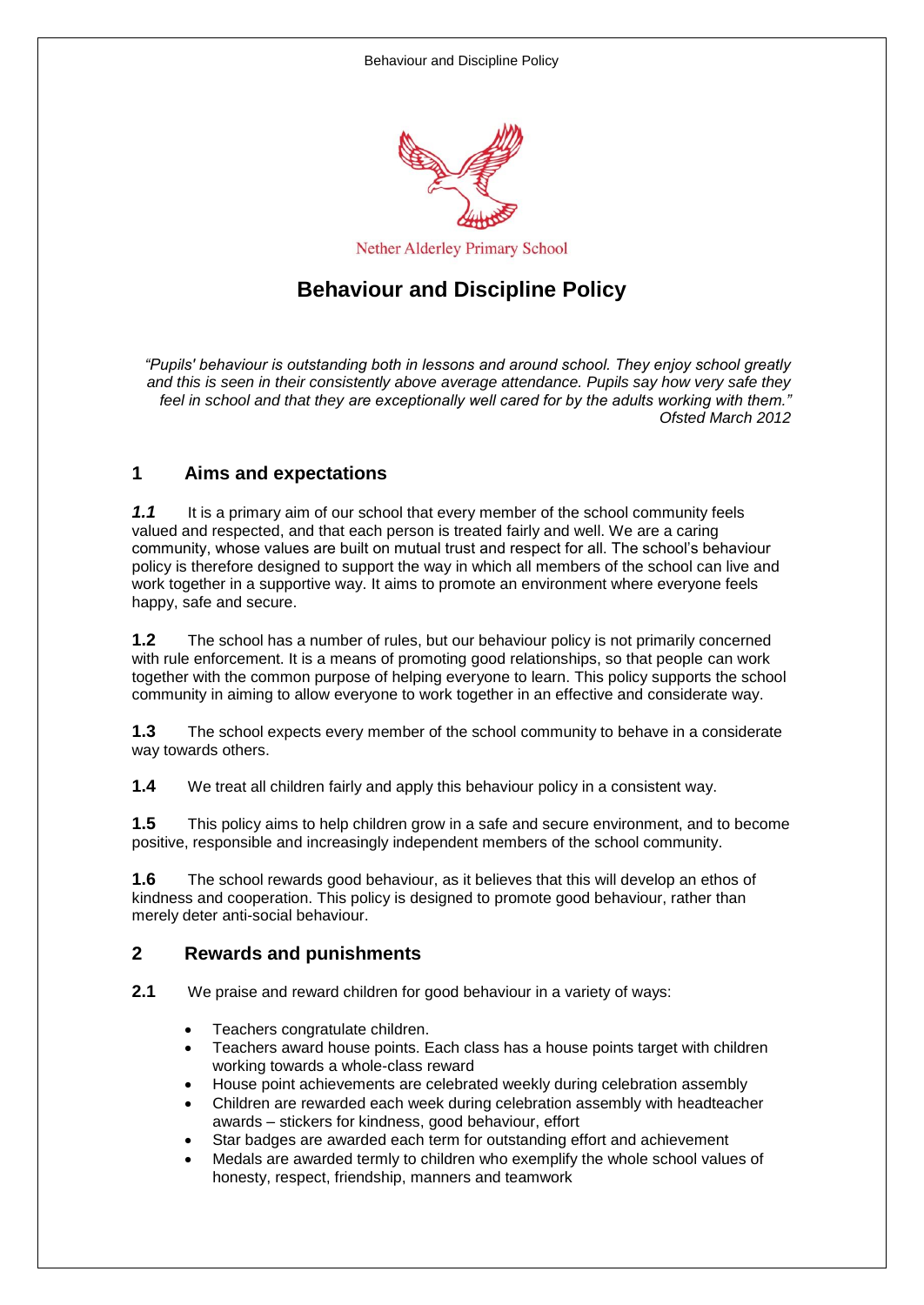We report these achievements with the wider community through the school newsletter

**2.2** The school acknowledges all the efforts and achievements of children, both in and out of school.

**2.3** The class teacher discusses the school rules with each class. In addition to the school rules, each class also has its own class rules, which are agreed by the children and displayed on the wall of each classroom. In this way, every child in the school knows the standard of behaviour that we expect in our school.

To enforce the school and class rules and to ensure a safe and positive learning environment, behaviour sanctions are in place in every classroom. These are clearly presented in 5 progressive, easy-to-understand steps and are displayed in each classroom.

| <b>Behaviour Sanctions</b><br>Always follow the class rules                                |                                                                                   |
|--------------------------------------------------------------------------------------------|-----------------------------------------------------------------------------------|
| If you don't then                                                                          |                                                                                   |
| step 1 • name on board                                                                     | $\blacktriangleright$ warning                                                     |
| step 2 • mark beside name                                                                  | $\triangleright$ lose 5 minutes of next play                                      |
| step 3 $\cdot$ 2 <sup>nd</sup> mark beside name $\rightarrow$ lose 10 minutes of next play |                                                                                   |
| step $4 \tcdot 3^{rd}$ mark beside name                                                    | > lose all of next play<br>may be removed from classroom<br>$\blacktriangleright$ |
|                                                                                            | parents may be notified<br>▶                                                      |
| step $5 \rightarrow 4^{\text{th}}$ mark beside name                                        | sent to headteacher<br>parents notified<br>▶                                      |

**2.4** The school does not tolerate bullying of any kind. If we discover that an act of bullying or intimidation has taken place, we act immediately to stop any further occurrences of such behaviour. While it is very difficult to eradicate bullying, we do everything in our power to ensure that all children attend school free from fear.

**2.5** All members of staff are aware of the regulations regarding the use of force by teachers, as set out in DfES Circular 10/98, relating to section 550A of the Education Act 1996: The Use of Force to Control or Restrain Pupils. Teachers in our school do not hit, push or slap children.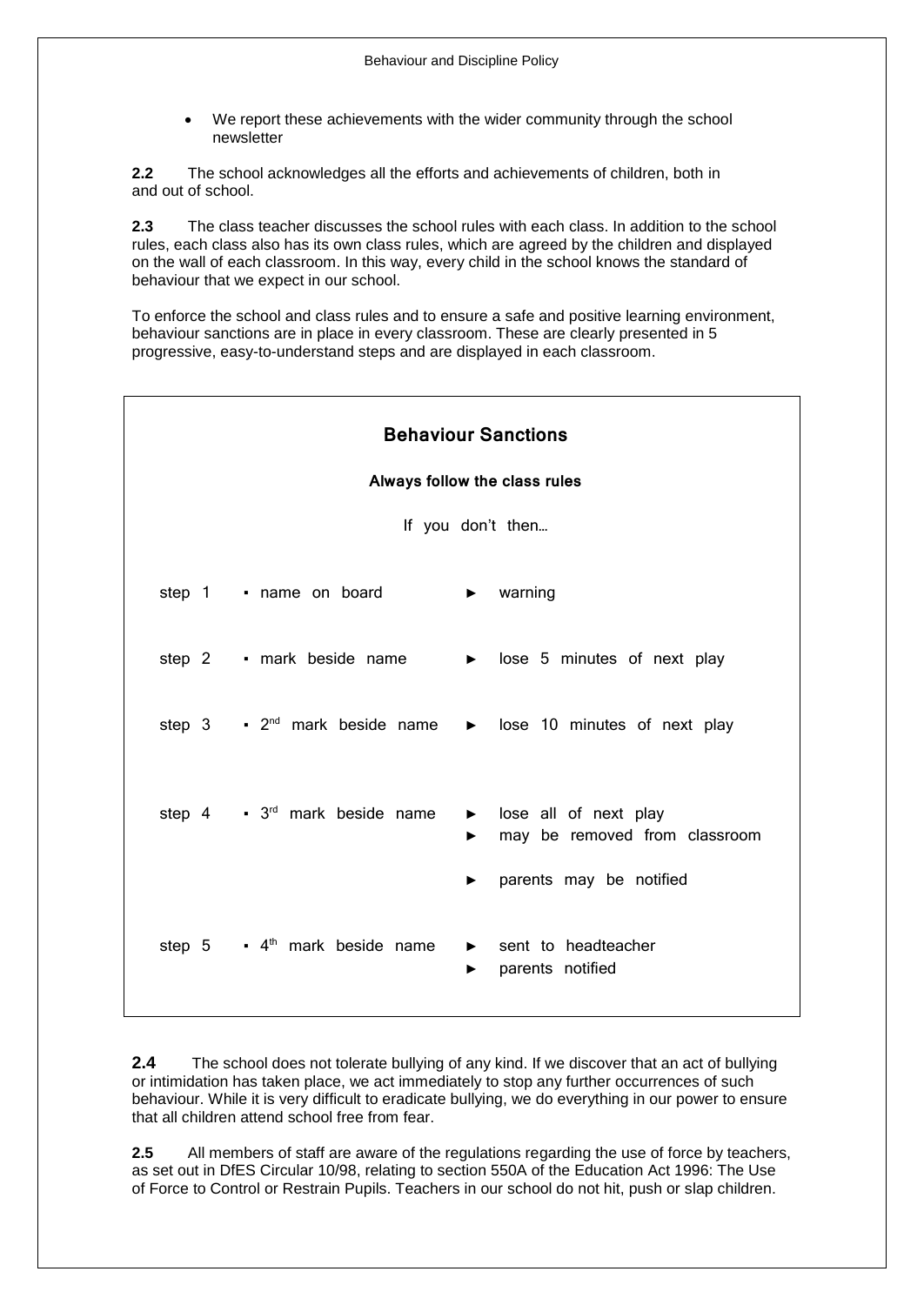Staff only intervene physically to restrain children or to prevent injury to a child, or if a child is in danger of hurting themselves or other pupils. The actions that we take are in line with government guidelines on the restraint of children.

# **3 The role of the class teacher**

**3.1** It is the responsibility of class teachers to ensure that the school and class rules are enforced in their classes, and that their classes behave in a responsible manner during lesson time.

**3.2** The class teachers in our school have high expectations of the children with regard to behaviour, and they strive to ensure that all children work to the best of their ability.

**3.3** The class teacher treats each child fairly, and enforces the classroom rules consistently. The teachers treat all children in their classes with respect and understanding.

**3.4** If a child misbehaves repeatedly in class, the class teacher deals with incidents him/herself in the normal manner. However, if misbehaviour continues, the class teacher seeks help and advice from the headteacher.

**3.5** The class teacher liaises with external agencies, as necessary, to support and guide the progress of each child. The class teacher may, for example, discuss the needs of a child with the LEA behaviour support service.

**3.6** The class teacher reports to parents about the progress of each child in their class, in line with the whole-school policy. The class teacher may also contact a parent if there are concerns about the behaviour or welfare of a child.

## **4 The role of the headteacher**

**4.1** It is the responsibility of the headteacher, under the School Standards and Framework Act 1998, to implement the school behaviour policy consistently throughout the school, and to report to governors, when requested, on the effectiveness of the policy. It is also the responsibility of the headteacher to ensure the health, safety and welfare of all children in the school.

**4.2** The headteacher supports the staff by implementing the policy, by setting the standards of behaviour, and by supporting staff in their implementation of the policy.

**4.3** The headteacher keeps records of all reported serious incidents of misbehaviour.

**4.4** The headteacher has the responsibility for giving fixed-term suspensions to individual children for serious acts of misbehaviour. For repeated or very serious acts of anti-social behaviour, the headteacher may permanently exclude a child. These actions are taken only after the school governors have been notified.

## **5 The role of parents**

**5.1** The school collaborates actively with parents, so that children receive consistent messages about how to behave at home and at school.

**5**.**2** We expect parents to support their child's learning, and to cooperate with the school, as set out in the home-school agreement. We aim to build a supportive dialogue between the home and the school, and we inform parents immediately if we have concerns about their child's welfare or behaviour.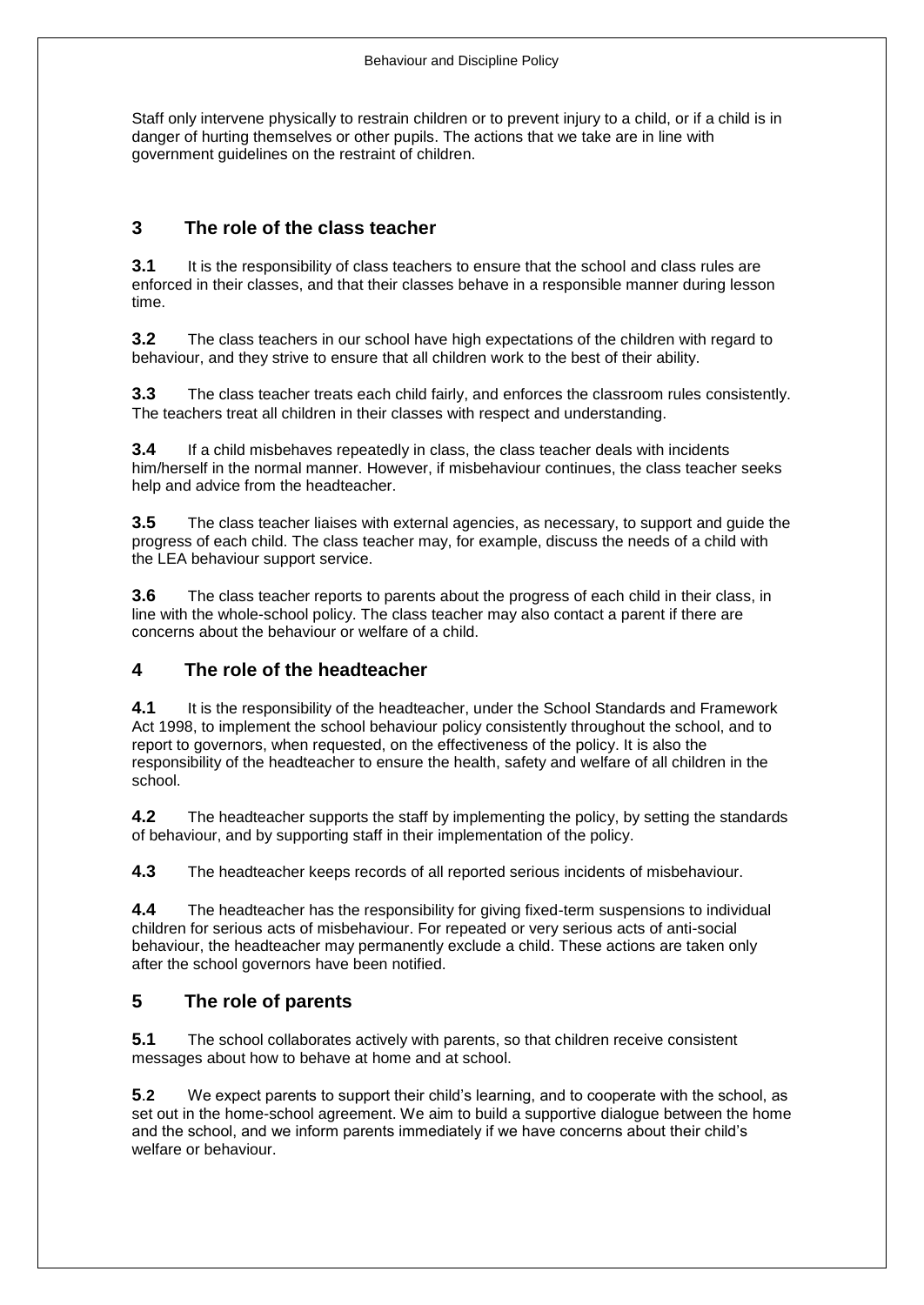**5.4** If the school has to use reasonable sanctions to punish a child, we expect parents to support the actions of the school. If parents have any concerns about the way that their child has been treated, they should initially contact the class teacher. If the concern remains, they should contact the headteacher. In the event that parents are still not satisfied, they should contact the school governors. If these discussions cannot resolve the problem, a formal grievance or appeal process can be implemented.

#### **6 The role of governors**

**6.1** The governing body has the responsibility of setting down these general guidelines on standards of discipline and behaviour, and of reviewing their effectiveness. The governors support the headteacher in adhering to these guidelines.

**6.2** The headteacher has the day-to-day authority to implement the school's policy on behaviour and discipline, but governors may give advice to the headteacher about particular disciplinary issues. The headteacher must take this into account when making decisions about matters of behaviour.

#### **7 Fixed-term and permanent exclusions**

**7.1** We do not wish to exclude any child from school, but sometimes this may be necessary. The school has therefore adopted the standard national list of reasons for exclusion, and the standard guidance, Improving Behaviour and Attendance: Guidance on Exclusion from School and Child Referral Units (DfES, January 2003). We refer to this guidance in any decision to exclude a child from school. The relevant Internet address is: www.teachernet.gov.uk/management/workingwithothers/safeschools/exclusions

**7.2** Only the headteacher (or the acting headteacher) has the power to exclude a child from school. The headteacher may exclude a child for one or more fixed periods, for up to 45 days in any one school year. In extreme and exceptional circumstances the headteacher may exclude a child permanently. It is also possible for the headteacher to convert a fixed-term exclusion into a permanent exclusion, if the circumstances warrant this.

**7.3** If the headteacher excludes a child, s/he informs the parents immediately, giving reasons for the exclusion. At the same time, the headteacher makes it clear to the parents that they can, if they wish, appeal against the decision to the governing body. The school informs the parents how to make any such appeal.

**7.4** The headteacher informs the LEA and the governing body about any permanent exclusion, and about any fixed-term exclusions beyond five days in any one term.

**7.5** The governing body itself cannot either exclude a child or extend the exclusion period made by the headteacher.

**7.6** The governing body has a discipline committee which is made up of between three and five members. This committee considers any exclusion appeals on behalf of the governors.

**7.7** When an appeals panel meets to consider an exclusion, they consider the circumstances in which the child was excluded, consider any representation by parents and the LEA, and consider whether the child should be reinstated.

**7.8** If the governors' appeals panel decides that a child should be reinstated, the headteacher must comply with this ruling.

8 Drug- and alcohol-related incidents

**8.1** It is the policy of this school that no child should bring any drug, legal or illegal, to school. If a child needs medication during the school day, the parent or guardian should notify the school and make a written request for permission for the medication to be administered.